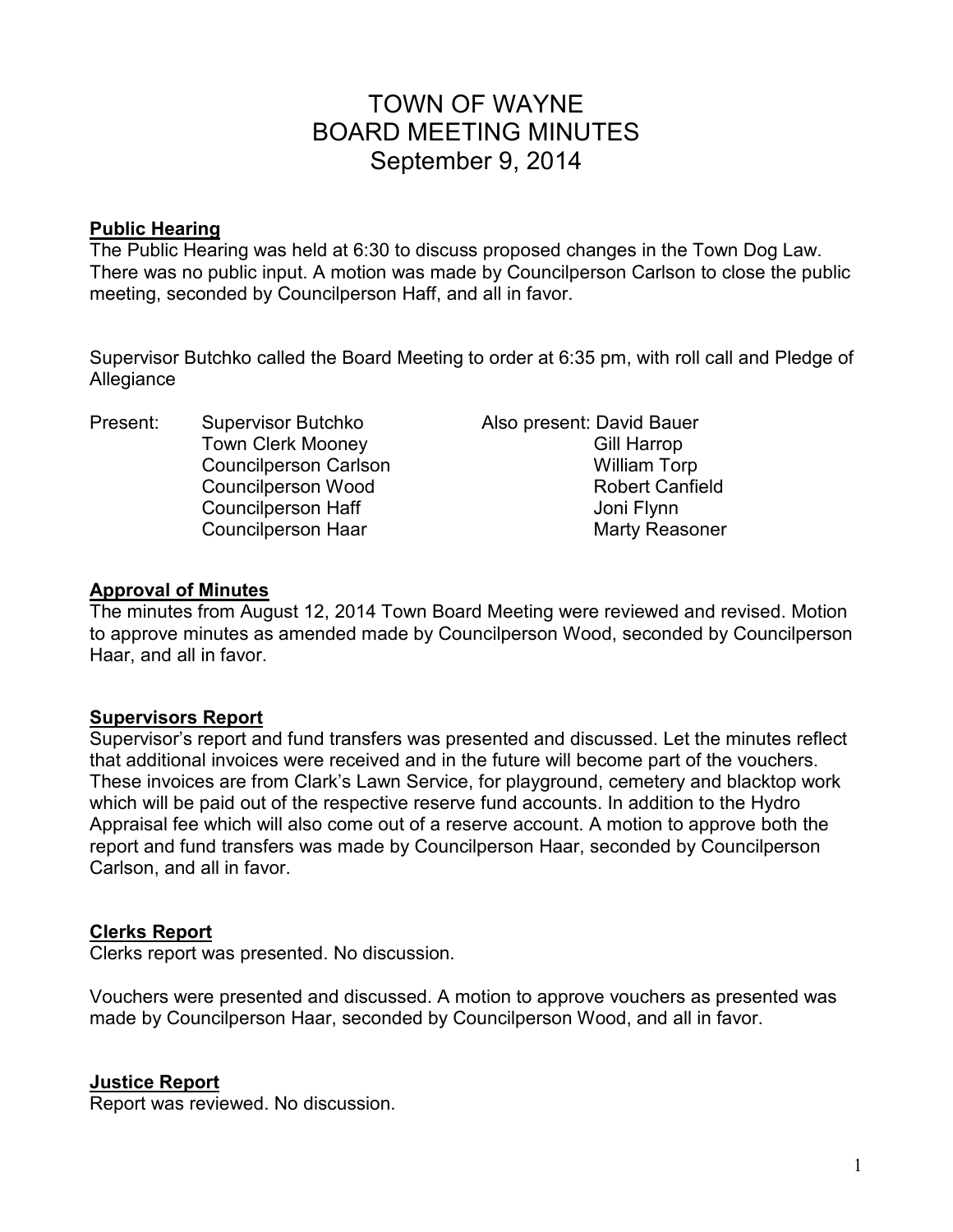## **Highway Superintendent Report**

Journal was reviewed and discussed.

Ditch management to prevent erosion was discussed.

There was discussion regarding probable new equipment; road roller machine. Discussion included how to finance it.

## **Property Assessor Report**

For the STAR exemptions, please refer all calls to Mr. Torp.

Mr. Torp presented proposals for assessment projects for land values. There have been changes in land values in the town. This will help to realign home values and keep us at 100%. The State, ORPS, will provide Yates County Data, which will make the evaluations much more accurate. This assessment project is a major improvement for Steuben County to make land values around the lake more equitable. Time line will be by March  $1<sup>st</sup>$ , 2015

There was a motion made by Councilperson Carlson, and seconded by Councilperson Haar to:

- 1. Modify the 2015 budget to for these expenses
- 2. Hire Appraisal Consulting for these services with a ceiling of \$2000. This is pending ORPS (Office of Real Property Services), approval.

All in favor and roll call vote as follows:

- Councilperson Wood Aye
- Councilperson Haff Aye
- Supervisor Butchko Aye
- Councilperson Haar Aye
- Councilperson Carlson Aye

The Property Tax Cap document must be passed as a local law and in effect by March 1<sup>st</sup>.

## **Code & Zoning Officer 1:02:00**

Review of reports as submitted.

Regarding the violation reports of dangerous and unsafe buildings, some of the people are cooperating, some are not. There is a need to look at serious legal actions against some of the uncooperative people. There will be a need for monetary support for legal services, plus the cost of demolishing/repairing dangerous and unsafe buildings. The current process is as follows:

- The first action against a person/property is a notification letter stating they are in violation. They must respond in writing.
- If no response, the next letter is an order to remedy the violation and a notification to respond within a given time frame.
- If no response, then a decision has to be made to take legal action or not.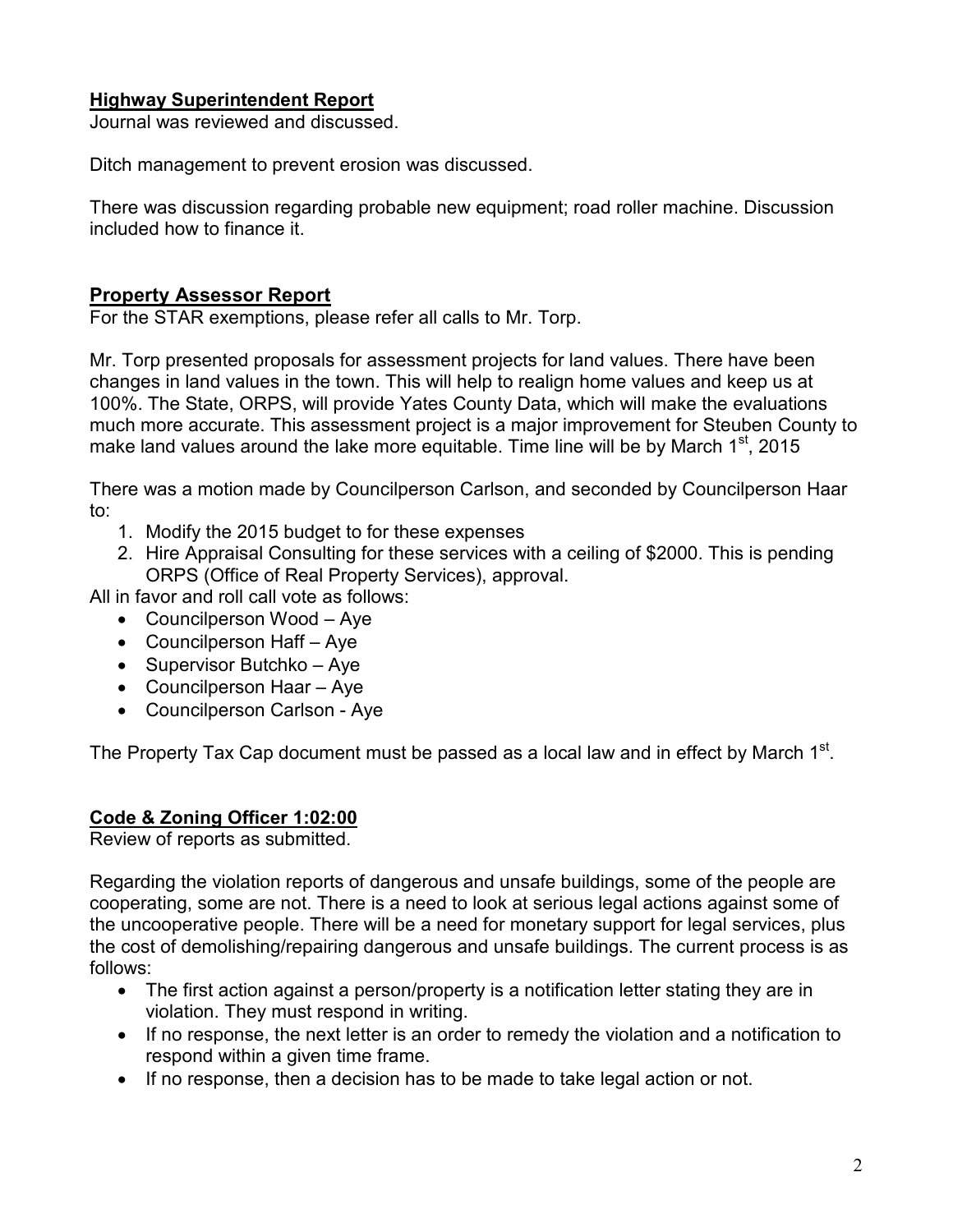How is the town going to recoup the costs of the legal action and the cost of demolition? The County will not support the Town with these costs in terms of putting a lien on the property for taxes.

Supervisor Butchko is looking into hiring a municipal attorney, and an attorney/firm for LUR on an as needed basis. The Board will request that the Justice come to a Board Meeting to discuss what she can do to support the Town in terms of upholding the violation consequences.

## **Dog Control Officer**

Town Clerk Mooney presented a brief monthly report and dog enumeration update. Elizabeth Kenyon agreed to work through the month of September, or until we get a new DCO.

A possible new DCO candidate Joni Flynn was introduced.

De-Con or other vermin control should not be placed outside of a house or cottage for general safety concerns.

#### **Watershed**

Reviewed the KWIC report.

KWIC no longer has fees. Fee schedule modification was presented. Motion to reduce the KWIC fee/watershed inspection fee to \$100 made by Councilperson Carlson, seconded by Councilperson Haar. All in favor.

#### **History Group**

Review of report as submitted.

#### **Unfinished Business**

Playground – Will send wood chip maintenance information to Darlene Swarthout. Will have the Clark family will come over and finish up the edges. One of the swings have been cut on the chains and stolen. Will follow up on the issue of a baby swing.

The question was brought up from Councilperson Carlson and a member of the public, Marty Reasoner on the status of the Land Use Regulations. Supervisor Butchko is exploring legal gaps in the document with a new attorney to be determined.